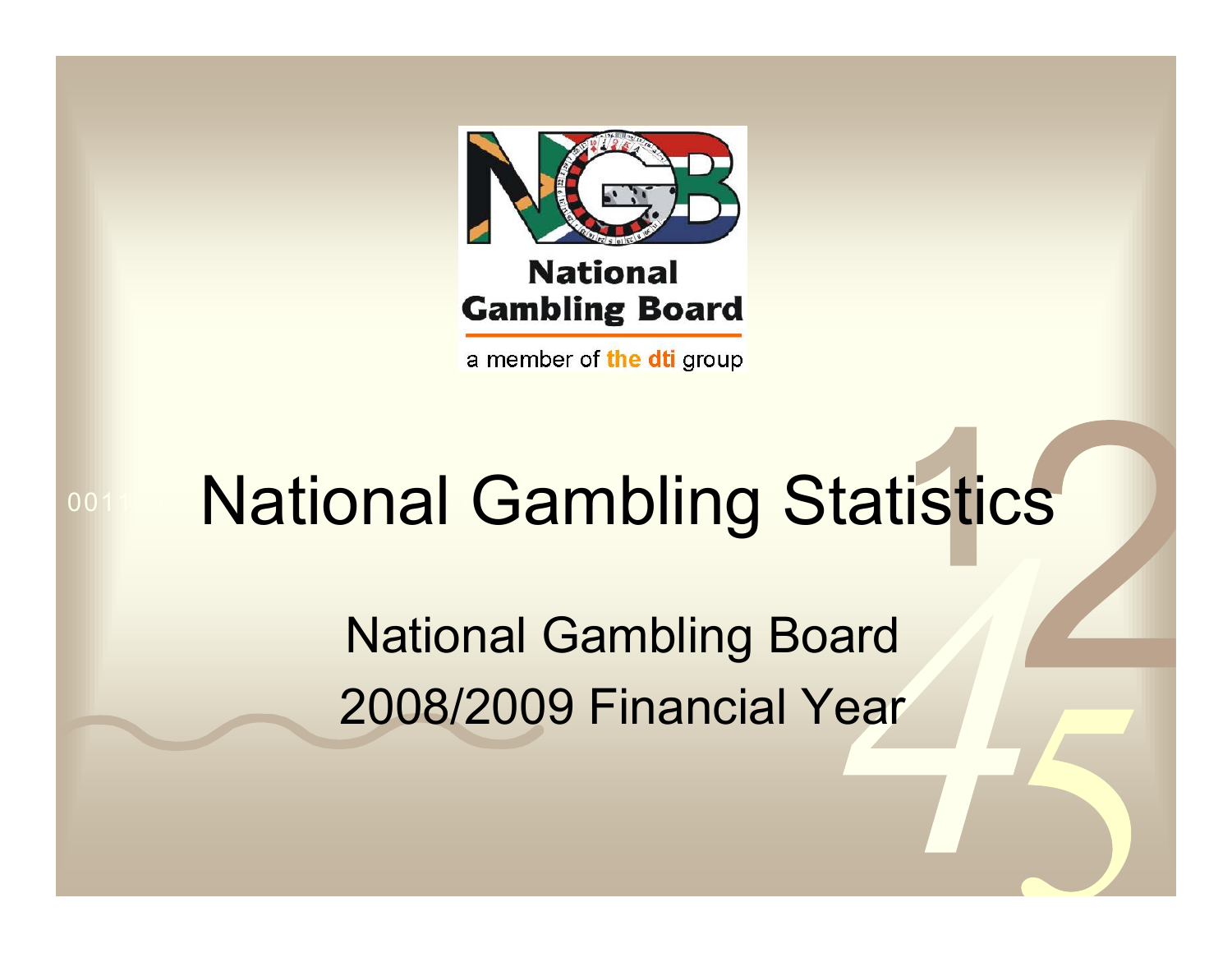## **Notes**



- **TO** = Turnover (the rand value of money wagered including money wagered from winnings)
- **GGR** = Gross Gambling Revenue (the rand value of the gross revenue of an operator *i.e.* turnover less winnings paid to players)
- Tax = Gambling tax (gambling tax levied by and collected by Provincial Licensing Authorities)
- **RTP** = Return to player/punter
- **F2009** = 2008/2009 financial year
- **FQ1** = 01 April 30 June 2008
- **FQ2** <sup>=</sup> 01 July 30 September 2008
- **FQ3** = 01 October 31 December 2008
- **FQ4** = 01 January 31 March 2009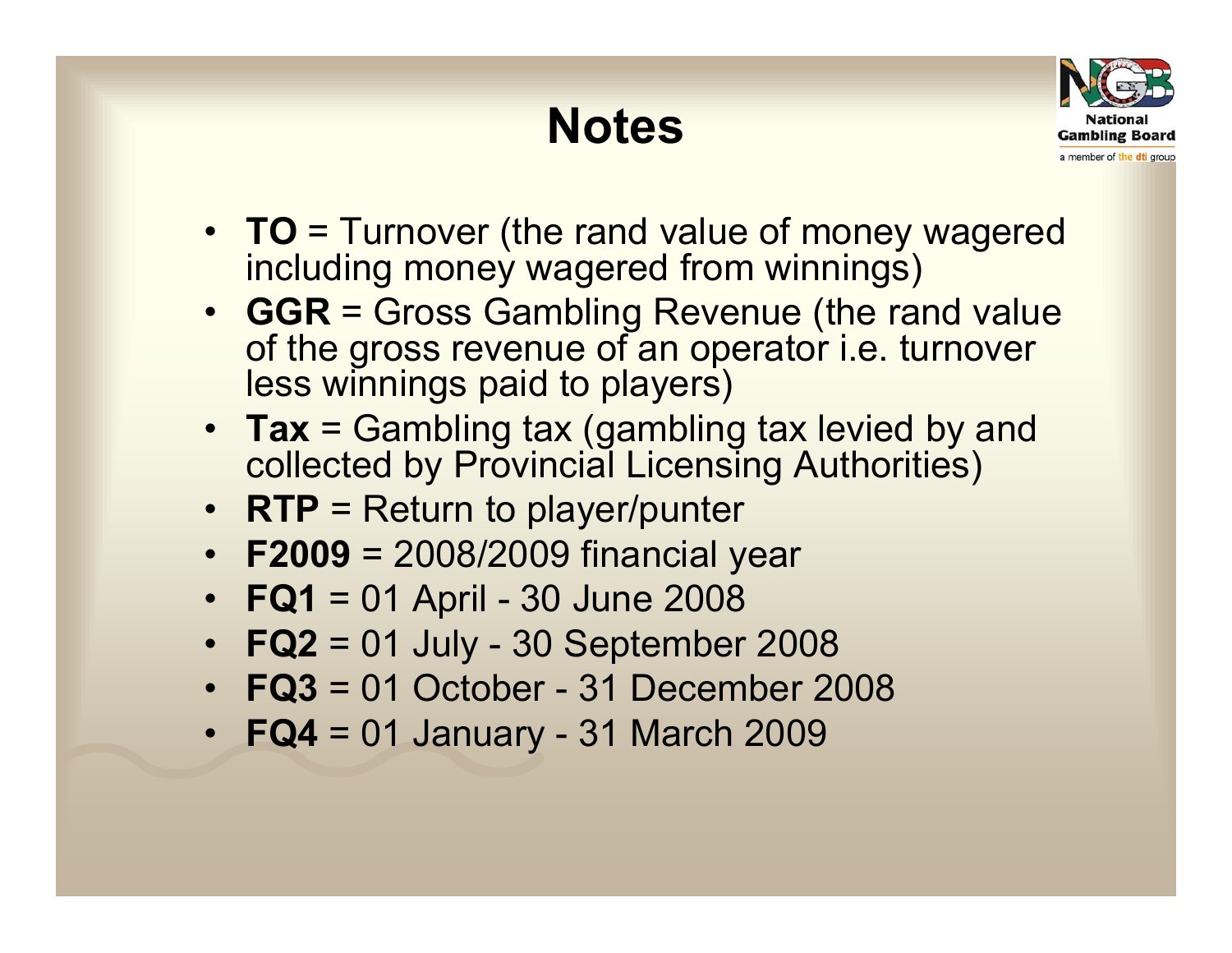

## **Source of data**

Statistics are based on audited annual figures (GGR and taxes/levies) received from all the provincial gambling boards, except the Northern Cape Gambling Board.

Quarterly figures are based on original data received from provincial gambling boards, and might differ from annual audited data.